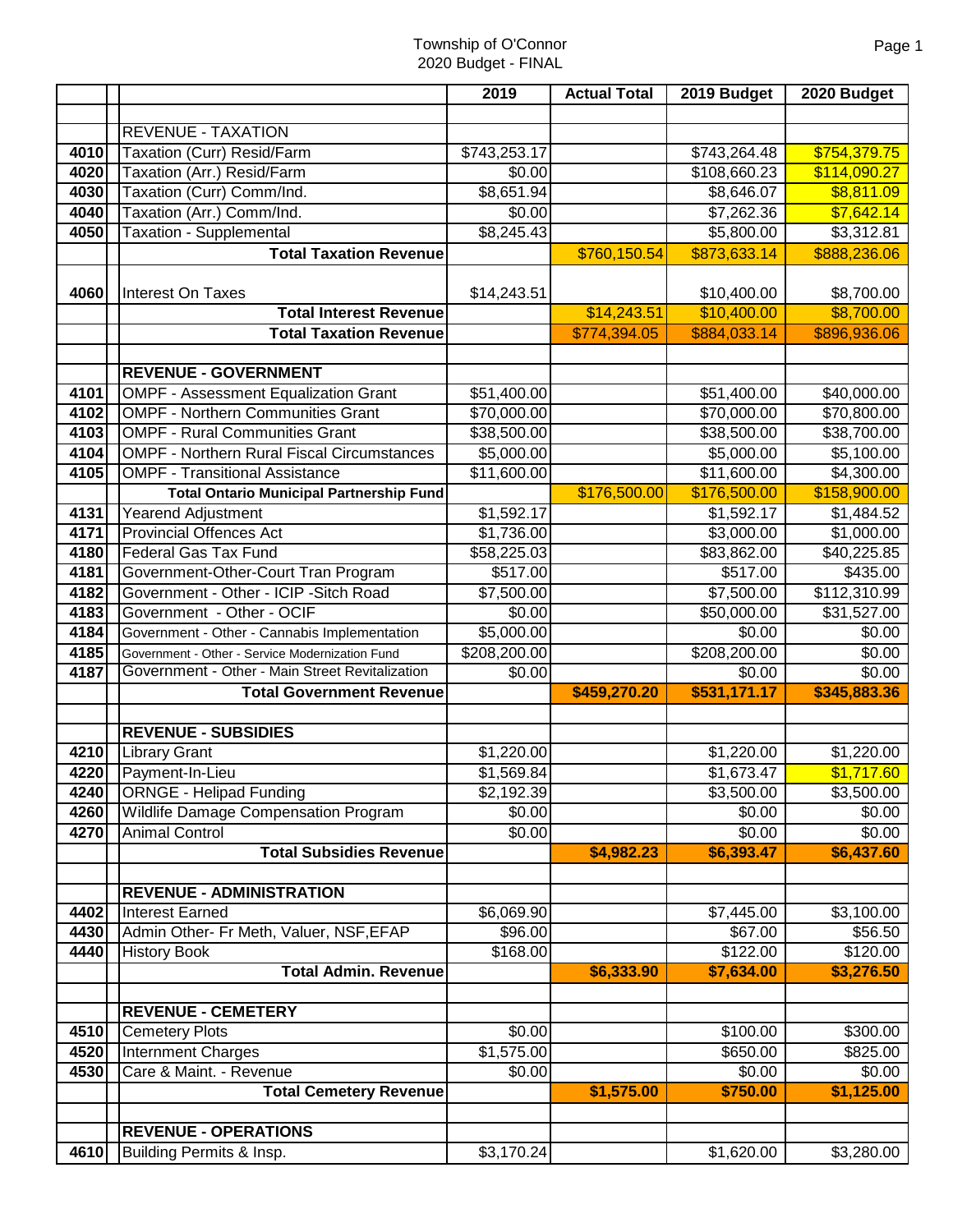|              |                                                                       | 2019                     | <b>Actual Total</b> | 2019 Budget              | 2020 Budget            |
|--------------|-----------------------------------------------------------------------|--------------------------|---------------------|--------------------------|------------------------|
| 4620         | <b>Building Rent/User Fees</b>                                        | \$1,821.50               |                     | \$800.00                 | \$665.00               |
| 4640         | Photo Copies, Fax, Lotteries Etc.                                     | \$61.25                  |                     | \$50.00                  | \$50.00                |
| 4650         | Tax Certificates, Etc.                                                | \$825.00                 |                     | \$400.00                 | \$500.00               |
| 4660         | <b>Cornerstone Ads/Mailouts</b>                                       | \$1,550.30               |                     | \$1,450.00               | \$1,815.00             |
|              | <b>Total Operations Revenue</b>                                       |                          | \$7,428.29          | \$4,320.00               | \$6,310.00             |
|              |                                                                       |                          |                     |                          |                        |
|              | <b>REVENUE - RATEPAYERS</b>                                           |                          |                     |                          |                        |
| 4710         | Ratepayers - Culverts                                                 | \$0.00                   |                     | \$1,200.00               | \$0.00                 |
| 4720         | Ratepayers - Roadways                                                 | \$18,660.10              |                     | \$1,500.00               | \$2,300.00             |
| 4730         | Ratepayers - Snowplowing                                              | \$4,975.00               |                     | \$4,090.00               | \$3,400.00             |
|              | <b>Total Ratepayers Revenue</b>                                       |                          | \$23,635.10         | \$6,790.00               | \$5,700.00             |
|              |                                                                       |                          |                     |                          |                        |
|              | <b>REVENUE - OTHER</b>                                                |                          |                     |                          |                        |
| 4910         | <b>Previous Year's Surplus</b>                                        | \$0.00                   |                     | $\sqrt{$0.00}$           | \$0.00                 |
|              |                                                                       |                          |                     |                          |                        |
| 4920         | <b>Reserve Transfers</b>                                              | \$57,828.90              |                     | \$24,092.00              | \$46,030.00            |
| 4925         | <b>Transferred from Deferred Revenue</b>                              | \$30,072.64              |                     | \$59,706.37              | \$38,122.99            |
|              | Disposal Site-RPRA, Stewardship ON,                                   |                          |                     |                          |                        |
| 4930         | (WEEE)                                                                | \$6,065.69               |                     | \$6,635.00               | \$6,000.00             |
| 4940         | Fire Dept Rev - Smoke Alarms,                                         | \$230.00                 |                     | \$200.00                 | \$400.00               |
| 4945         | Long-term Debt Proceeds                                               | \$0.00                   |                     | \$35,000.00              | \$0.00                 |
|              | Other Rev-XmasDin, Gravel Royalties, sale of                          |                          |                     |                          |                        |
| 4950         | surplus equip                                                         | \$7,321.56               |                     | \$625.00                 | \$3,575.00             |
| 4955         | Reimbursement - Fire Dept Aux, Hacquoil                               | \$33,481.42              |                     | \$4,620.00               | \$15,250.00            |
|              | <b>Total Other Revenue</b>                                            |                          | \$135,000.21        | \$130,878.37             | \$109,377.99           |
|              | <b>TOTAL REVENUE</b>                                                  |                          | \$1,412,618.98      | \$1,571,970.15           | \$1,375,046.51         |
|              |                                                                       |                          |                     |                          |                        |
|              | <b>EXPENSE</b>                                                        |                          |                     |                          |                        |
|              |                                                                       |                          |                     |                          |                        |
|              | <b>COUNCIL</b>                                                        |                          |                     |                          |                        |
| 5001         | Council - Regular Meetings (Honourarium)                              | \$15,170.00              |                     |                          |                        |
| 5011         | Council - Special Meetings (Honourarium)                              |                          |                     |                          |                        |
| 5021         |                                                                       |                          |                     | \$15,350.00              | \$14,600.00            |
| 5031         |                                                                       | \$9,390.00               |                     | \$9,310.00               | \$9,490.00             |
|              | Council - Conventions (Honourarium)                                   | \$5,720.00               |                     | \$5,400.00               | \$900.00               |
|              | Council - Mileage                                                     | \$972.57                 |                     | \$1,344.00               | \$150.00               |
| 5032<br>5081 | Council - Meals                                                       | \$128.58                 |                     | \$190.00                 | \$280.00               |
| 5091         | Council - Registration, Flights, Hotel, van rental<br>Council - Other | \$5,359.38<br>\$1,313.50 |                     | \$5,400.00<br>\$1,315.00 | \$1,560.00<br>\$823.00 |
|              | <b>Total Council Expense</b>                                          |                          | \$38,054.03         | \$38,309.00              | \$27,803.00            |
|              |                                                                       |                          |                     |                          |                        |
|              | <b>ADMINISTRATION</b>                                                 |                          |                     |                          |                        |
| 5101         | Admin. - Salaries                                                     | \$129,630.38             |                     | \$125,897.00             | \$134,211.21           |
| 5102         | Admin. - Insurance Plan - Sun Life                                    | $\overline{$7,123.44}$   |                     | \$7,152.00               | \$6,559.00             |
| 5103         | Admin. - Payroll Costs                                                | \$8,231.96               |                     | \$7,868.00               | \$9,749.00             |
| 5104         | Admin. - Pension Plan                                                 | \$12,390.97              |                     | \$11,583.00              | \$13,042.27            |
| 5105         | Admin. - E.H.T. & Workers' Comp                                       | \$7,011.03               |                     | \$6,571.00               | \$6,633.11             |
| 5106         | Admin. - Misc. Wages                                                  | \$2,923.61               |                     | \$2,100.00               | \$1,070.00             |
| 5107         | Admin. - Dental/Medical                                               | \$1,645.20               |                     | \$3,000.00               | \$3,000.00             |
| 5108         | Admin - EFAP                                                          | \$126.00                 |                     | \$168.00                 | \$105.00               |
|              | <b>Total Administration Expense</b>                                   |                          | \$169,082.59        | \$164,339.00             | \$174,369.59           |
| 5111         | Admin. - Conv., Meetings & Training                                   | \$2,640.66               |                     | \$2,000.00               | \$1,332.00             |
| 5112<br>5113 | Admin. - Memberships<br>Admin. - Mileage & Meals                      | \$2,278.09<br>\$763.90   |                     | \$2,565.00<br>\$1,000.00 | \$2,318.00<br>\$705.00 |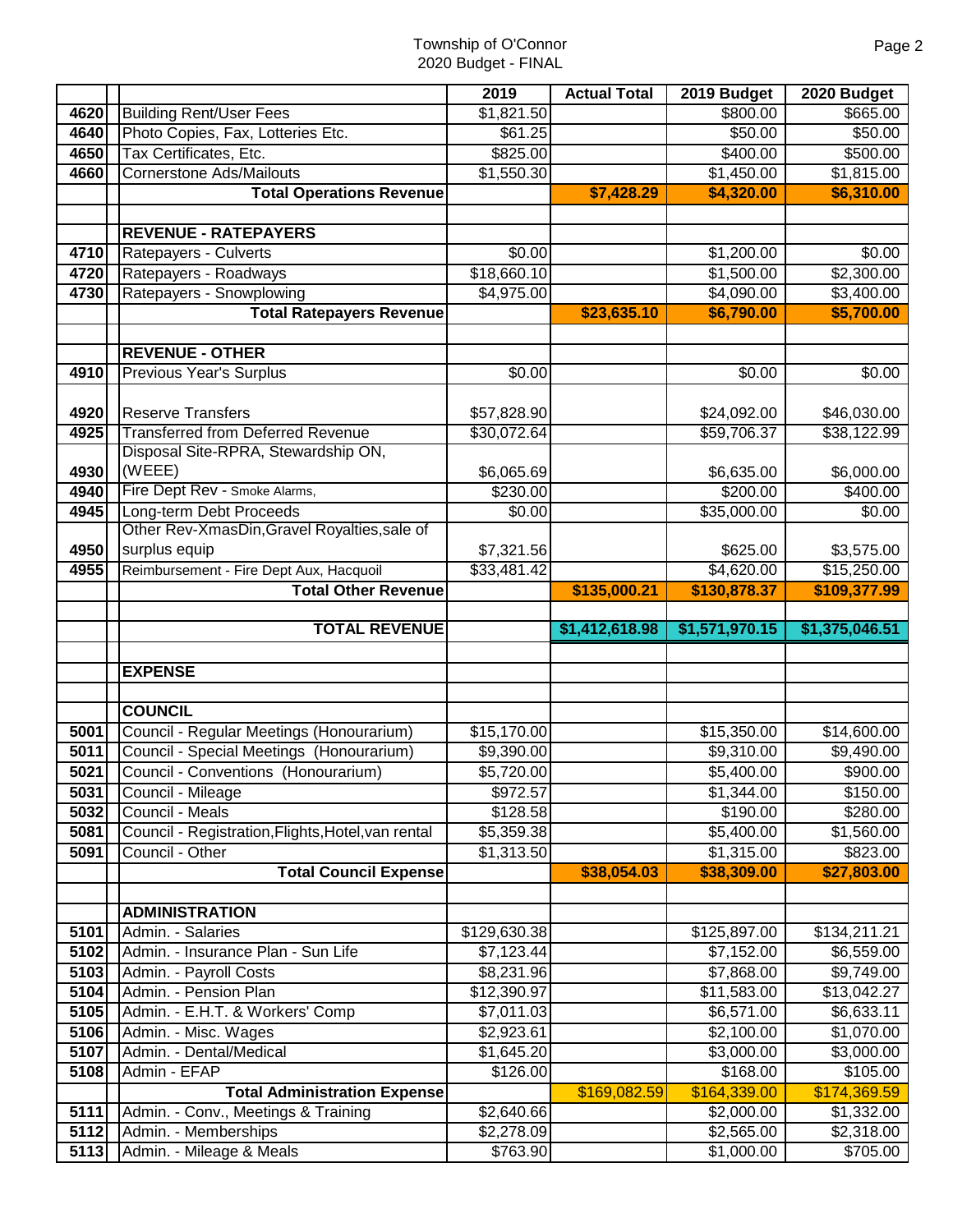|                      |                                                                                                                                                                          | 2019                             | <b>Actual Total</b>         | 2019 Budget                                             | 2020 Budget                                              |
|----------------------|--------------------------------------------------------------------------------------------------------------------------------------------------------------------------|----------------------------------|-----------------------------|---------------------------------------------------------|----------------------------------------------------------|
|                      | <b>Total Admin. Staff Exp.</b>                                                                                                                                           |                                  | \$5,682.65                  | \$5,565.00                                              | \$4,355.00                                               |
| 5121                 | Admin. - Bonds And Ins.                                                                                                                                                  | \$41,310.17                      |                             | \$14,175.83                                             | \$8,961.00                                               |
| 5122                 | Admin. - Fin. & Bank Chgs.                                                                                                                                               | \$2,212.68                       |                             | \$3,470.00                                              | \$520.00                                                 |
| 5130                 | Admin. - Emergency Text Messaging                                                                                                                                        | \$0.00                           |                             | \$0.00                                                  | \$135.00                                                 |
| 5131                 | Admin. - Communication Exp                                                                                                                                               | \$3,192.03                       |                             | \$3,200.00                                              | \$3,262.00                                               |
| 5132                 | Admin. - Courier Services                                                                                                                                                | \$0.00                           |                             | \$50.00                                                 | \$50.00                                                  |
| 5141                 | Admin. - Equipment & Software                                                                                                                                            | \$4,100.58                       |                             | \$4,772.00                                              | \$4,250.00                                               |
| 5161                 | Admin. - Postage                                                                                                                                                         | \$2,588.00                       |                             | \$2,660.00                                              | \$2,470.00                                               |
| 5162<br>5163<br>5171 | Admin. - Stationery/Supp.<br>Admin. - Bad Debts Expense<br>Admin. - History Book                                                                                         | \$3,551.07<br>\$0.00<br>\$114.12 |                             | \$2,400.00<br>\$0.00<br>\$82.00                         | \$4,000.00<br>\$0.00<br>\$80.07                          |
|                      |                                                                                                                                                                          |                                  |                             |                                                         |                                                          |
| 5191<br>5195         | Admin. - Other - Misc, Donations &<br>Sponsorship<br>Admin-Reimbursed-Fire Dept Auxiliary, Hacq<br><b>Total Admin. Other Expense</b><br><b>Total Administration Exp.</b> | \$2,887.22<br>\$6,793.34         | \$66,749.21<br>\$241,514.45 | \$3,260.00<br>\$4,620.00<br>\$38,689.83<br>\$208,593.83 | \$3,345.18<br>\$14,475.00<br>\$41,548.25<br>\$220,272.84 |
|                      |                                                                                                                                                                          |                                  |                             |                                                         |                                                          |
|                      | <b>TOWNSHIP HALL &amp; OFFICE</b>                                                                                                                                        |                                  |                             |                                                         |                                                          |
| 5201                 | Bldg. - Heating                                                                                                                                                          | \$7,980.69                       |                             | \$7,500.00                                              | \$7,473.00                                               |
| 5202                 | Bldg. - Hydro                                                                                                                                                            | \$2,961.34                       |                             | \$3,000.00                                              | \$2,400.00                                               |
| 5203                 | Bldg. - Insurance                                                                                                                                                        | \$2,719.26                       |                             | \$2,829.42                                              | \$3,667.00                                               |
| 5211<br>5214         | Bldg. - Repair & Maint.<br>Bldg. - Other - Security Cameras & Signs                                                                                                      | \$3,090.59<br>\$142.38           |                             | \$3,130.00<br>\$200.00                                  | \$2,900.00<br>\$150.00                                   |
|                      | <b>Total Building Operating Expense</b>                                                                                                                                  |                                  | \$16,894.26                 | \$16,659.42                                             | \$16,590.00                                              |
| 5221                 | Bldg. - Janitorial Wages - Hall                                                                                                                                          | \$4,417.11                       |                             | \$5,000.00                                              | \$3,140.00                                               |
| 5222                 | Bldg. - Janitor P/R Costs                                                                                                                                                | \$343.47                         |                             | \$496.00                                                | \$400.00                                                 |
| 5223                 | Bldg. - Janitorial Supp.                                                                                                                                                 | \$543.07                         |                             | \$700.00                                                | \$800.00                                                 |
| 5224                 | Bldg. - Janitor Mileage                                                                                                                                                  | \$184.61                         |                             | \$205.00                                                | \$160.00                                                 |
| 5225                 | Bldg - Janitor Other                                                                                                                                                     | \$0.00                           |                             | \$50.00                                                 | \$50.00                                                  |
|                      | <b>Total Building Janitorial Expense</b>                                                                                                                                 |                                  | \$5,488.26                  | \$6,451.00                                              | \$4,550.00                                               |
| 5230                 | <b>Outdoor Recreation Area</b>                                                                                                                                           |                                  | \$971.99                    | \$355.57                                                | \$545.00                                                 |
| 5242                 | Municipal Office - Insurance                                                                                                                                             | \$1,125.45                       |                             | $\overline{31}$ , 125.45                                | \$1,224.00                                               |
| 5243                 | Municipal Office - Repairs & Maintenance                                                                                                                                 | \$505.45                         |                             | \$600.00                                                | \$675.00                                                 |
| 5244                 | Municipal Office - Janitorial Wages                                                                                                                                      | $\overline{\$1,518.73}$          |                             | \$1,650.00                                              | \$1,853.00                                               |
| 5248                 | Municipal Office - Other                                                                                                                                                 | \$195.38                         |                             | \$545.00                                                | \$335.00                                                 |
|                      | <b>Total Municipal Office Expense</b>                                                                                                                                    |                                  | \$3,345.01                  | \$3,920.45                                              | \$4,087.00                                               |
| 5291                 | Health & Safety Inspection - Admin                                                                                                                                       |                                  | \$0.00                      | \$0.00                                                  | \$0.00                                                   |
|                      | <b>Total Hall &amp; Office Exp.</b>                                                                                                                                      |                                  | \$26,699.52                 | \$27,386.44                                             | \$25,772.00                                              |
|                      | <b>ROAD DEPARTMENT</b>                                                                                                                                                   |                                  |                             |                                                         |                                                          |
| 5301                 | Road Admin. - Communications                                                                                                                                             | \$1,161.54                       |                             | \$1,275.00                                              | \$1,600.00                                               |
| 5302                 | Road Admin. - Conv. Mtgs. Memb. Training                                                                                                                                 | \$947.02                         |                             | \$1,615.00                                              | \$717.00                                                 |
| 5303                 | Road Admin. - Office Supplies                                                                                                                                            | \$787.50                         |                             | \$920.00                                                | \$430.00                                                 |
| 5304                 | Road Admin. - Safety Equip                                                                                                                                               | \$624.20                         |                             | \$1,300.00                                              | \$1,300.00                                               |
|                      | <b>Total Road Admin. Expense</b>                                                                                                                                         |                                  | \$3,520.26                  | \$5,110.00                                              | \$4,047.00                                               |
| 5311                 | Road Mtce. Bldg. - Heating                                                                                                                                               | \$6,618.84                       |                             | \$5,500.00                                              | \$6,500.00                                               |
| 5312                 | Road Mtce. Bldg. - Hydro                                                                                                                                                 | \$1,246.37                       |                             | \$1,400.00                                              | \$1,200.00                                               |
| 5313                 | Road Mtce. Bldg. - Insurance                                                                                                                                             | \$7,918.16                       |                             | \$7,918.16                                              | \$1,812.00                                               |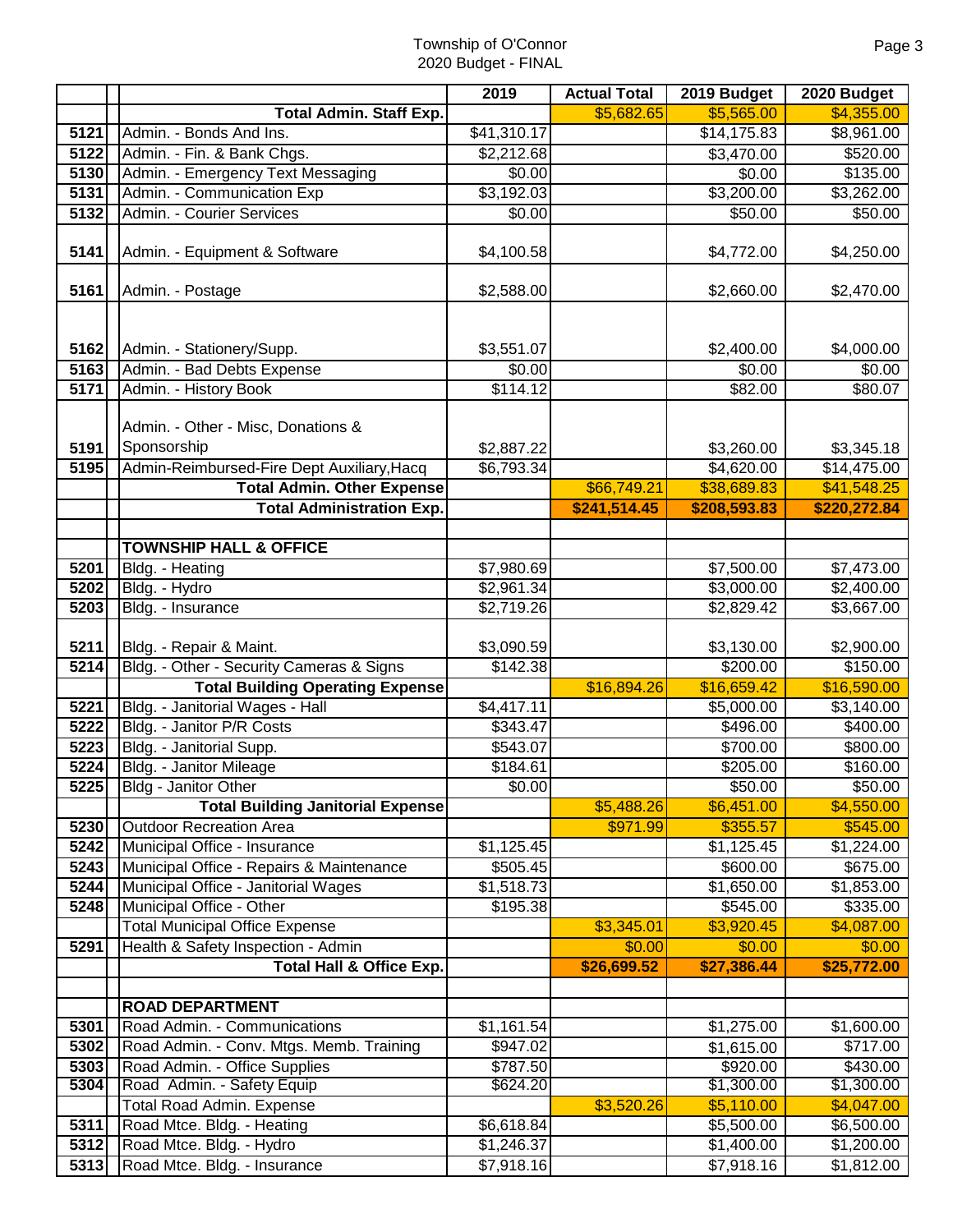|              |                                                                | 2019                      | <b>Actual Total</b> | 2019 Budget            | 2020 Budget          |
|--------------|----------------------------------------------------------------|---------------------------|---------------------|------------------------|----------------------|
| 5314         | Road Mtce. Bldg. - Repair & Mtce.                              | \$943.27                  |                     | \$2,500.00             | \$800.00             |
| 5315         | Road Mtce. Bldg. - Shop supplies                               | \$1,092.22                |                     | \$1,050.00             | \$800.00             |
| 5317         | Health & Safety Inspections Roads                              | \$882.71                  |                     | \$975.00               | \$760.00             |
| 5318         | Road Mtce. Bldg. - Janitorial Exp.                             | \$1,075.05                |                     | \$984.00               | \$1,210.00           |
|              | <b>Total Road Mtce. Bldg. Expense</b>                          |                           | \$19,776.62         | \$20,327.16            | \$13,082.00          |
| 5330         | Loan Repayment-Principal-Grader                                |                           | \$30,127.80         | \$33,158.00            | \$11,818.44          |
| 5331         | Capital - Major Equipment                                      | \$36,766.90               |                     | \$35,000.00            | \$0.00               |
| 5332         | Capital - Minor Equipment                                      | \$0.00                    |                     | \$0.00                 | $\sqrt{$0.00}$       |
| 5333         | Capital - Facilities                                           | \$0.00                    |                     | \$0.00                 | \$0.00               |
| 5338         | Capital - Other                                                | \$0.00                    |                     | \$0.00                 | \$0.00               |
|              | <b>Total Road Capital Expense</b>                              |                           | \$36,766.90         | \$35,000.00            | \$0.00               |
| 5340         | Road Emp. - Dental/Medical                                     | \$1,402.56                |                     | \$3,000.00             | \$3,000.00           |
| 5341         | Road Emp. - Full Time Salaries                                 | \$123,194.28              |                     | \$117,883.62           | \$119,983.00         |
| 3342         | Road Emp. - Temporary Salaries                                 | \$27,481.28               |                     | \$22,689.96            | \$20,929.00          |
| 5343         | Road Emp. - EFAP                                               | \$84.00                   |                     | \$84.00                | \$84.00              |
| 5344         | Road Emp. - E.H.T. & Workers' Comp                             | \$6,565.37                |                     | \$6,381.30             | \$6,450.00           |
| 5345         | Road Emp. - Payroll Costs                                      | \$9,996.86                |                     | \$9,693.11             | \$10,090.00          |
| 5346         | Road Emp. - Insurance Plans                                    | \$7,176.96                |                     | \$7,361.00             | \$6,613.00           |
| 5347         | Road Emp. - Pension Plan                                       | \$13,815.34               |                     | \$13,550.67            | \$13,546.00          |
| 5348         | Road Emp. - Mileage and Meals                                  | \$69.79                   |                     | \$400.00               | \$400.00             |
|              | <b>Total Road Emp. Expense</b>                                 |                           | \$189,786.44        | \$181,043.66           | \$181,095.00         |
| 5351         | Road Equip. Op. - Backhoe                                      | \$4,377.06                |                     | \$3,000.00             | \$3,500.00           |
| 5352         | Road Equip. Op. - Grader                                       | \$9,187.29                |                     | \$8,750.00             | \$8,750.00           |
| 5354         | Road Equip. Op. - Truck #7                                     | \$6,278.83                |                     | \$6,900.00             | \$6,990.00           |
| 5355         | Road Equip. Op. - Truck #9                                     | \$9,654.13                |                     | \$7,600.00             | \$7,792.00           |
| 5356         | Road Equip. Op. - 4x4 Truck                                    | \$4,393.57                |                     | \$4,800.00             | \$4,800.00           |
| 5357         | Road Equip. Op. - Insurance                                    | \$6,370.29                |                     | \$6,370.29             | \$8,304.58           |
| 5358         | Road Equip. Op.- Misc. Equipment                               | \$277.46                  |                     | \$400.00               | \$450.00             |
|              | <b>Total Road Equip. Op. Expense</b>                           |                           | \$40,538.63         | \$37,820.29            | \$40,586.58          |
| 5361         | Road Equip. Maint. - Backhoe                                   | \$596.76                  |                     | \$1,250.00             | \$1,350.00           |
| 5362         | Road Equip. Maint. - Grader                                    | \$6,911.34                |                     | \$5,970.00             | \$2,080.00           |
| 5364         | Road Equip. Maint. - Truck #7<br>Road Equip. Maint. - Truck #9 | \$4,433.88                |                     | \$3,500.00             | \$3,543.00           |
| 5365<br>5366 |                                                                | \$4,631.14]<br>\$1,553.24 |                     | \$8,250.00             | \$2,390.00           |
| 5367         | Road Equip. Maint. - 4x4 Truck<br>Road Equip. Maint. - Tools   | \$275.14]                 |                     | \$3,650.00<br>\$800.00 | \$535.00             |
| 5368         | Road Equip. Maint. - Other                                     | \$362.82                  |                     | \$425.00               | \$750.00<br>\$315.00 |
|              | <b>Total Road Equip. Maint. Expense</b>                        |                           | \$18,764.32         | \$23,845.00            | \$10,963.00          |
| 5370         | <b>Road Signs</b>                                              | \$832.92                  |                     | \$1,600.00             | \$600.00             |
| 5371         | Road - Material (Gravel)                                       | \$17,743.37               |                     | \$6,000.00             | \$6,000.00           |
| 5372         | Road - Material (Dust Con)                                     | \$26,599.92               |                     | \$25,186.00            | \$26,100.00          |
| 5373         | Road - Material (Other) - winter sand                          | \$11,514.86               |                     | \$12,000.00            | \$12,200.00          |
| 5378         | Road - Contract Work                                           | \$1,209.88                |                     | \$800.00               | \$800.00             |
|              | <b>Total Road Material</b>                                     |                           | \$57,900.95         | \$45,586.00            | \$45,700.00          |
| 5381         | Bridge - No. 1 - Blaikie Road                                  | \$0.00                    |                     | \$300.00               | \$0.00               |
| 5382         | Bridge - No. 2 - Smith Road                                    | \$5,963.14                |                     | \$10,200.00            | \$3,400.00           |
| 5383         | Bridge - No. 3 - Smith Rd at Poohachoff's                      | \$0.00                    |                     | \$0.00                 | \$0.00               |
| 5386         | Culverts                                                       | \$2,916.34                |                     | \$6,000.00             | \$658.00             |
| 5387         | Dams                                                           | \$0.00                    |                     | \$0.00                 | \$0.00               |
| 5388         | Roads Other- struct inspect                                    | \$6,995.98                |                     | \$7,500.00             | \$2,870.00           |
|              | <b>Total Other</b>                                             |                           | \$15,875.46         | \$24,000.00            | \$6,928.00           |
| 5391         | Road Project No.1- Gravelling Earl Road                        | \$17,640.46               |                     | \$17,183.00            | \$24,000.00          |
| 5392         | Road Project No.2 - Brushing and Drainage                      | \$3,602.13                |                     | \$4,000.00             | \$11,000.00          |
| 5393         | Road Project No. 3 -                                           | \$0.00                    |                     | \$0.00                 | \$0.00               |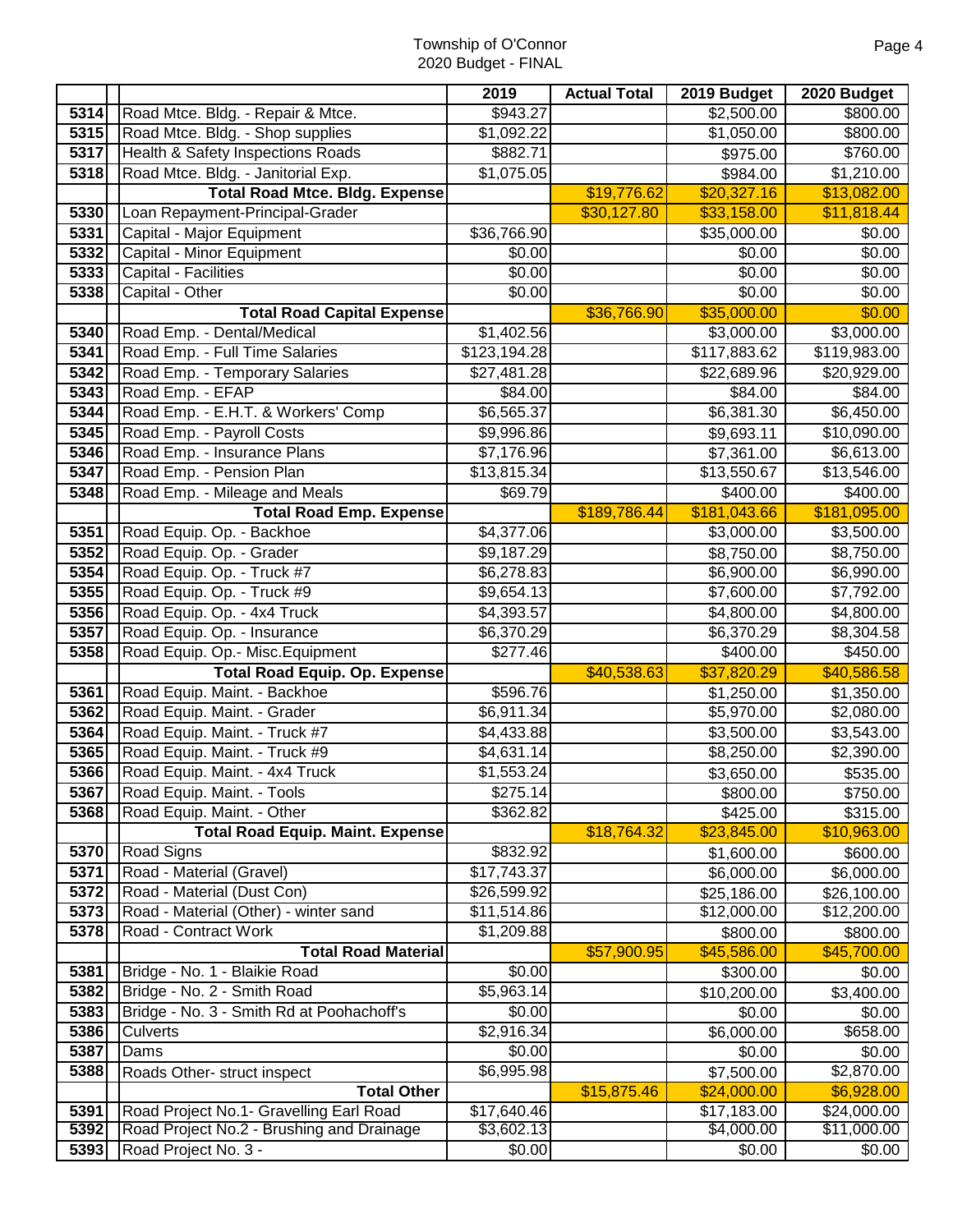|               |                                                               | 2019                     | <b>Actual Total</b> | 2019 Budget              | 2020 Budget              |
|---------------|---------------------------------------------------------------|--------------------------|---------------------|--------------------------|--------------------------|
| 5394          | Road Project No. 4                                            | \$0.00                   |                     | \$0.00                   | \$0.00                   |
|               | <b>Total Road Projects</b>                                    |                          | \$21,242.59         | \$21,183.00              | \$35,000.00              |
|               | <b>Total Road Expense</b>                                     |                          | \$434,299.97        | \$427,073.11             | \$349,220.02             |
|               |                                                               |                          |                     |                          |                          |
|               | <b>PROTECTION &amp; SERVICES</b>                              |                          |                     |                          |                          |
| 5401          | POA Officer                                                   | \$574.31                 |                     | \$300.00                 | \$550.00                 |
| 5402          | <b>Building Inspection Officer</b>                            | \$3,630.25               |                     | $\sqrt{$2,157.00}$       | \$3,380.00               |
| 5403          | <b>Closed Meeting Investigator</b>                            | \$0.00                   |                     | \$0.00                   | \$0.00                   |
| 5404          | Comm Emerg Management Coordinator                             | \$1,797.60               |                     | \$1,723.00               | \$424.00                 |
| 5405          | Livestock Evaluator, Fenceviewer, Weed Inspector              | \$285.88                 |                     | \$300.00                 | \$550.01                 |
| 5406          | Dog Control Officer                                           | \$60.38                  |                     | \$100.00                 | $\sqrt{$0.00}$           |
| 5407          | <b>Property Standards Officer</b>                             | \$0.00                   |                     | \$0.00                   | \$0.00                   |
| 5411          | Cemetery                                                      | \$3,068.57               |                     | \$1,250.00               | \$2,767.00               |
| 5412          | Helipad                                                       | \$2,192.39               |                     | \$3,500.00               | \$3,500.00               |
| 5413          | <b>Livestock Damages</b>                                      | \$0.00                   |                     | \$0.00                   | \$0.00                   |
| $\sqrt{5414}$ | <b>Animal Control</b>                                         | \$0.00                   |                     | \$0.00                   | \$0.00                   |
| 5415          | 911 Emergency System<br><b>Total Services</b>                 | \$2,013.00               |                     | \$2,055.00               | \$1,965.00               |
|               |                                                               |                          | \$13,622.38         | \$11,385.00              | \$13,136.01              |
|               | <b>FIRE DEPARTMENT Protection &amp; Services</b>              |                          |                     |                          |                          |
| 5418          | Fire Dept - Capital                                           |                          | \$12,919.61         | \$12,942.00              | \$0.00                   |
| 5419          | Fire Dept - Loan Repayment Principal Trucks                   |                          | \$12,726.00         | \$12,726.00              | $\overline{\$9,544.40}$  |
| 5420          | Fire Dept Op - Chief & Deputy Chief Honorarium                | \$10,800.00              |                     | \$10,800.00              | \$10,800.00              |
| 5421          | Fire Dept Op - Member Honorarium                              | \$6,500.10               |                     | \$6,500.00               | \$6,500.00               |
| 5422          | Fire Dept Op - Mileage & Meals                                | \$1,620.96               |                     | \$2,600.00               | \$2,000.00               |
| 5423          | Fire Dept - Meetings & Seminars                               | \$450.00                 |                     | \$750.00                 | \$750.00                 |
| 5424          | Fire Dept - Training                                          | \$2,670.72               |                     | \$3,207.00               | \$4,000.00               |
| 5425          | Fire Dept Operating - Tanker                                  | 3329.73                  |                     | \$600.00                 | \$400.00                 |
| 5426          | Fire Dept Maintenance - Tanker                                | \$0.00                   |                     | \$240.00                 | \$400.00                 |
| 5427          | Fire Dept Operating - Pumper                                  | \$1,547.43               |                     | \$700.00                 | \$500.00                 |
| 5428          | Fire Dept Maintenance - Pumper                                | \$346.96                 |                     | \$875.00                 | \$1,300.00               |
| 5429          | Fire Dept Operating - Rescue                                  | \$1,293.89               |                     | \$350.00                 | \$440.00                 |
| 5430          | Fire Dept Maintenance - Rescue                                | \$0.00                   |                     | \$375.00                 | \$700.00                 |
| 5431          | Fire Dept Operating - Side by Side                            | \$0.00                   |                     | \$100.00                 | \$100.00                 |
| 5432          | Fire Dept Maintenance - Side by Side                          | \$0.00                   |                     | \$100.00                 | \$0.00                   |
| 5433          | Fire Dept - Radios & Repairs                                  | \$1,537.99               |                     | \$1,000.00               | \$1,732.00               |
| 5434          | Fire Dept - SCBA Maintenance                                  | \$1,882.24               |                     | \$2,300.00               | \$1,156.00               |
| 5435          | Fire Dept - PPE, Clothing & Maintenance                       | \$1,858.58               |                     | \$1,832.00               | \$300.00                 |
| 5436          | Fire Dept - Public Education & Recruitment                    | \$50.73                  |                     | \$110.00                 | \$320.00                 |
| 5437          | Fire Dept - Fire Suppression                                  | \$678.04                 |                     | \$678.04                 | \$688.16                 |
| 5438          | Fire Dept - Hall Maintenance                                  | \$810.29                 |                     | \$5,727.00               | \$6,000.00               |
| 5439          | Fire Dept - Op & Maint - Misc Equipment                       | \$1,121.16               |                     | \$450.00                 | \$500.00                 |
|               | <b>Total Fire Dept Maintenance &amp; Operating</b>            |                          | \$33,498.82         | \$39,294.04              | \$38,586.16              |
| 5440          | Fire Dept Fixed - Membership                                  | \$459.49                 |                     | \$460.00                 | \$460.00                 |
| 5441<br>5442  | Fire Dept Fixed - Hydro                                       | \$1,116.49               |                     | \$1,050.00               | \$1,100.00               |
| 5443          | Fire Dept Fixed - Communications<br>Fire Dept Fixed - Heating | \$1,514.63<br>\$4,187.46 |                     | \$1,485.00<br>\$6,000.00 | \$1,517.00<br>\$4,600.00 |
| 5444          | Fire Dept Fixed - Insurance/VFIS                              | \$12,626.68              |                     | \$12,562.01              | \$14,378.00              |
| 5445          | Fire Dept Fixed - EHT & WSIB                                  | \$4,147.67               |                     | \$4,060.00               | \$3,520.00               |
| 5446          | Fire Dept Fixed - Dispatch Calls                              | \$2,572.32               |                     | \$2,765.00               | \$2,603.00               |
| 5447          | Fire Dept Fixed - 1st Response                                | \$0.00                   |                     | \$0.00                   | \$118.00                 |
| 5448          | Fire Dept Fixed - Janitorial Wages                            | \$478.65                 |                     | \$500.00                 | \$480.00                 |
| 5449          | Fire Dept - Other - EFAP, Drivers Abstract                    | \$174.28                 |                     | \$444.00                 | \$303.00                 |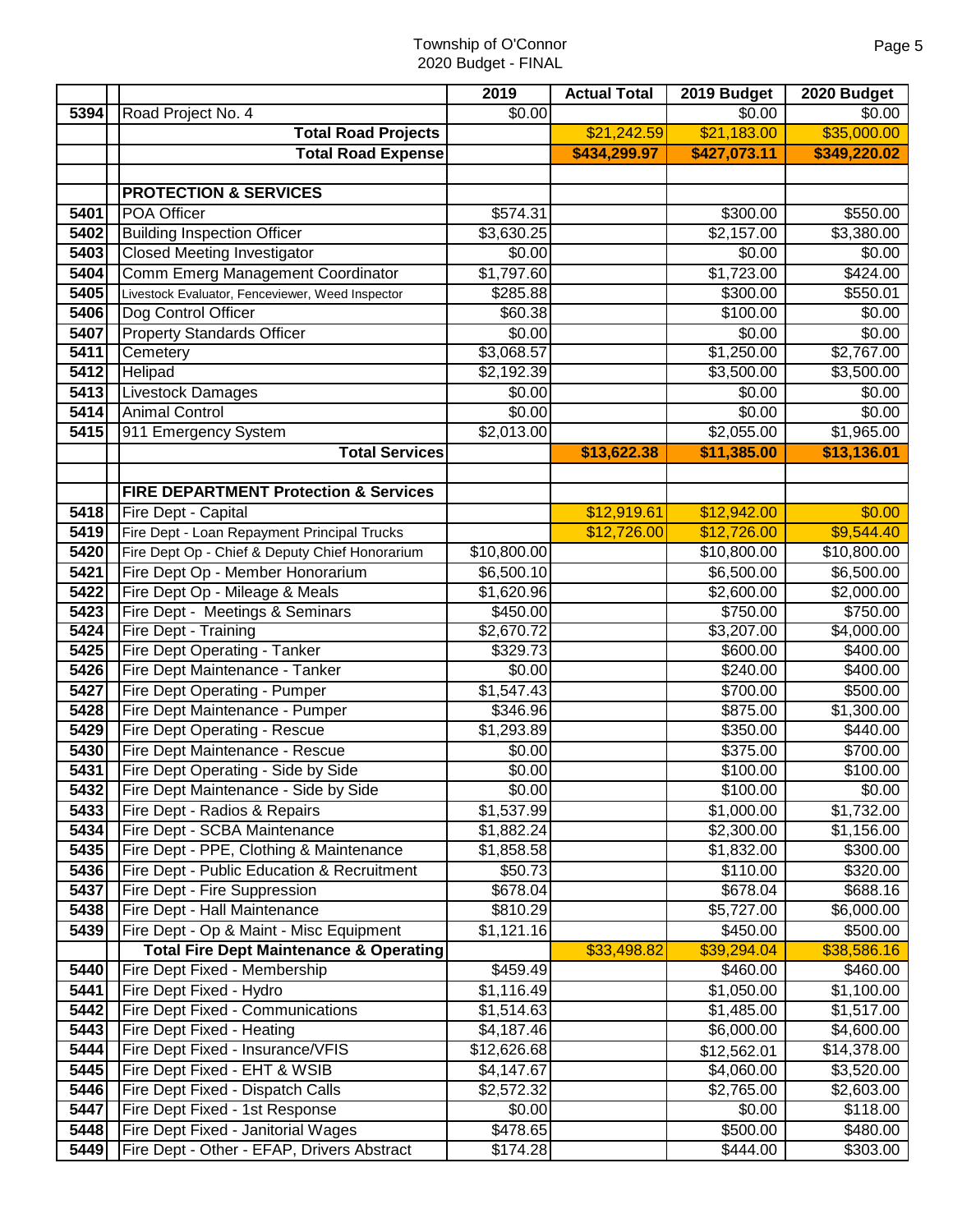| <b>Total Fire Dept Fixed</b><br>\$27,277.67<br>\$29,326.01<br>\$29,079.00<br><b>Fire Department Total</b><br>\$86,422.10<br>\$94,288.05<br>\$77,209.56<br><b>SANITATION</b><br>Sanitation - Wages<br>5451<br>\$16,407.99<br>\$13,327.00<br>\$14,698.00<br>5452<br>Sanitation - Payroll Costs<br>\$652.50<br>\$615.00<br>\$294.00<br>Sanitation - EHT/WSIB<br>5453<br>\$744.74<br>\$596.00<br>\$673.00<br>\$1,558.13<br>\$1,520.00<br>\$1,733.00<br>5454<br>Sanitation - Compacting Truck - Operating<br>Sanitation - Compacting Truck - Maint<br>\$740.39<br>5455<br>\$600.00<br>\$865.00<br>5456<br>Sanitation - Recycling<br>\$4,672.73<br>\$5,100.00<br>\$6,580.00<br>Landfill Change in Liability<br>5457<br>\$0.00<br>\$0.00<br>\$0.00<br>5458<br>Sanitation - Other<br>\$4,982.42<br>\$6,196.00<br>\$7,225.00<br><b>Total Sanitation</b><br>\$29,758.90<br>\$27,954.00<br>\$32,068.00<br><b>Total Protection &amp; Services</b><br>\$129,803.38<br>\$133,627.05<br>\$122,413.57<br><b>PROGRAMS</b><br>5591<br>\$0.00<br>Programs - Other<br>\$0.00<br>\$0.00<br>5592<br>Programs - Other-Main Street Revitalization<br>\$30,072.64<br>\$39,065.00<br>\$9,098.84<br>Programs - Other - OCIF<br>5593<br>\$61,300.00<br>\$23,500.00<br>\$0.00<br>Programs - Other - ICIP - Rural & Northern<br>5594<br>\$0.00<br>\$122,456.00<br>\$0.00<br>Programs - Federal Gas Tax<br>\$58,225.03<br>\$93,967.08<br>5595<br>69,250.00<br>$\boldsymbol{\mathsf{S}}$<br><b>Total Programs Expense</b><br>\$88,297.67<br>\$194,332.08<br>\$224,304.84<br><b>PROFESSIONAL FEES</b><br><b>Auditing Fees</b><br>5601<br>\$13,228.80<br>\$13,485.00<br>\$15,264.00<br>5611<br><b>Legal Fees</b><br>\$0.00<br>\$0.00<br>\$0.00<br>Professional Fees - Other<br>\$50.00<br>\$188.00<br>\$50.00<br>5691<br>\$13,535.00<br><b>Total Professional Fees</b><br>\$13,278.80<br>\$15,452.00<br><b>JOINT BOARDS</b><br>5711<br>L.H. Reg. Conserv. Auth.<br>\$4,314.00<br>\$4,314.00<br>\$4,620.00<br>L.H. Rural Planning Board<br>\$250.00<br>\$250.00<br>5721<br>\$250.00<br>5751   L.H Police Services Board<br>\$1,881.20<br>\$1,500.00<br>\$1,200.00<br>5761<br>Mun Of Oliver Paipoonge Library<br>\$1,220.00<br>\$1,220.00<br>\$1,220.00<br>Other Joint Boards Expense<br>\$0.00<br>\$0.00<br>5791<br>\$0.00<br>\$7,290.00<br><b>Total Joint Boards Expense</b><br>\$7,665.20<br>\$7,284.00<br><b>GOV'T MANDATED PROGRAMS</b><br>5801<br><b>Land Ambulance</b><br>\$51,425.00<br>\$48,773.00<br>\$54,056.00<br>5803<br>Policing<br>\$76,562.00<br>\$76,562.00<br>\$75,577.00<br><b>Property Assessment</b><br>\$12,522.16<br>5804<br>\$12,290.68<br>\$12,291.00<br><b>Public Health</b><br>5805<br>\$14,767.00<br>\$14,767.00<br>\$16,244.00<br><b>Total Direct Program Expense</b><br>\$155,044.68<br>\$152,393.00<br>\$158,399.16<br>5823<br>DSSAB - Ch - Care, Social Assistance & Housing<br>\$80,258.00<br>\$80,258.00<br>\$85,075.00<br><b>Total Gov't Mandated Programs</b><br>\$235,302.68<br>\$232,651.00<br>\$243,474.16<br><b>TCA DEPRECIATION</b><br>Dep'n Exp - General Government<br>5851<br>$\sqrt{$0.00}$<br>\$0.00<br>\$0.00<br>Dep'n Exp - Protection to Per & Prop<br>5852<br>\$0.00<br>\$0.00<br>\$0.00<br>5853<br>Dep'n Exp - Transport Services<br>\$0.00<br>\$0.00<br>\$0.00 |      |                                    | 2019   | <b>Actual Total</b> | 2019 Budget | 2020 Budget |
|--------------------------------------------------------------------------------------------------------------------------------------------------------------------------------------------------------------------------------------------------------------------------------------------------------------------------------------------------------------------------------------------------------------------------------------------------------------------------------------------------------------------------------------------------------------------------------------------------------------------------------------------------------------------------------------------------------------------------------------------------------------------------------------------------------------------------------------------------------------------------------------------------------------------------------------------------------------------------------------------------------------------------------------------------------------------------------------------------------------------------------------------------------------------------------------------------------------------------------------------------------------------------------------------------------------------------------------------------------------------------------------------------------------------------------------------------------------------------------------------------------------------------------------------------------------------------------------------------------------------------------------------------------------------------------------------------------------------------------------------------------------------------------------------------------------------------------------------------------------------------------------------------------------------------------------------------------------------------------------------------------------------------------------------------------------------------------------------------------------------------------------------------------------------------------------------------------------------------------------------------------------------------------------------------------------------------------------------------------------------------------------------------------------------------------------------------------------------------------------------------------------------------------------------------------------------------------------------------------------------------------------------------------------------------------------------------------------------------------------------------------------------------------------------------------------------------------------------------------------------------------------------------------------------------------------------------------------------------------------------------------------------------------------------------------------------------------------------------------------------------------------------------------------------------------------------------------------------------------------------------------------------------------|------|------------------------------------|--------|---------------------|-------------|-------------|
|                                                                                                                                                                                                                                                                                                                                                                                                                                                                                                                                                                                                                                                                                                                                                                                                                                                                                                                                                                                                                                                                                                                                                                                                                                                                                                                                                                                                                                                                                                                                                                                                                                                                                                                                                                                                                                                                                                                                                                                                                                                                                                                                                                                                                                                                                                                                                                                                                                                                                                                                                                                                                                                                                                                                                                                                                                                                                                                                                                                                                                                                                                                                                                                                                                                                                |      |                                    |        |                     |             |             |
|                                                                                                                                                                                                                                                                                                                                                                                                                                                                                                                                                                                                                                                                                                                                                                                                                                                                                                                                                                                                                                                                                                                                                                                                                                                                                                                                                                                                                                                                                                                                                                                                                                                                                                                                                                                                                                                                                                                                                                                                                                                                                                                                                                                                                                                                                                                                                                                                                                                                                                                                                                                                                                                                                                                                                                                                                                                                                                                                                                                                                                                                                                                                                                                                                                                                                |      |                                    |        |                     |             |             |
|                                                                                                                                                                                                                                                                                                                                                                                                                                                                                                                                                                                                                                                                                                                                                                                                                                                                                                                                                                                                                                                                                                                                                                                                                                                                                                                                                                                                                                                                                                                                                                                                                                                                                                                                                                                                                                                                                                                                                                                                                                                                                                                                                                                                                                                                                                                                                                                                                                                                                                                                                                                                                                                                                                                                                                                                                                                                                                                                                                                                                                                                                                                                                                                                                                                                                |      |                                    |        |                     |             |             |
|                                                                                                                                                                                                                                                                                                                                                                                                                                                                                                                                                                                                                                                                                                                                                                                                                                                                                                                                                                                                                                                                                                                                                                                                                                                                                                                                                                                                                                                                                                                                                                                                                                                                                                                                                                                                                                                                                                                                                                                                                                                                                                                                                                                                                                                                                                                                                                                                                                                                                                                                                                                                                                                                                                                                                                                                                                                                                                                                                                                                                                                                                                                                                                                                                                                                                |      |                                    |        |                     |             |             |
|                                                                                                                                                                                                                                                                                                                                                                                                                                                                                                                                                                                                                                                                                                                                                                                                                                                                                                                                                                                                                                                                                                                                                                                                                                                                                                                                                                                                                                                                                                                                                                                                                                                                                                                                                                                                                                                                                                                                                                                                                                                                                                                                                                                                                                                                                                                                                                                                                                                                                                                                                                                                                                                                                                                                                                                                                                                                                                                                                                                                                                                                                                                                                                                                                                                                                |      |                                    |        |                     |             |             |
|                                                                                                                                                                                                                                                                                                                                                                                                                                                                                                                                                                                                                                                                                                                                                                                                                                                                                                                                                                                                                                                                                                                                                                                                                                                                                                                                                                                                                                                                                                                                                                                                                                                                                                                                                                                                                                                                                                                                                                                                                                                                                                                                                                                                                                                                                                                                                                                                                                                                                                                                                                                                                                                                                                                                                                                                                                                                                                                                                                                                                                                                                                                                                                                                                                                                                |      |                                    |        |                     |             |             |
|                                                                                                                                                                                                                                                                                                                                                                                                                                                                                                                                                                                                                                                                                                                                                                                                                                                                                                                                                                                                                                                                                                                                                                                                                                                                                                                                                                                                                                                                                                                                                                                                                                                                                                                                                                                                                                                                                                                                                                                                                                                                                                                                                                                                                                                                                                                                                                                                                                                                                                                                                                                                                                                                                                                                                                                                                                                                                                                                                                                                                                                                                                                                                                                                                                                                                |      |                                    |        |                     |             |             |
|                                                                                                                                                                                                                                                                                                                                                                                                                                                                                                                                                                                                                                                                                                                                                                                                                                                                                                                                                                                                                                                                                                                                                                                                                                                                                                                                                                                                                                                                                                                                                                                                                                                                                                                                                                                                                                                                                                                                                                                                                                                                                                                                                                                                                                                                                                                                                                                                                                                                                                                                                                                                                                                                                                                                                                                                                                                                                                                                                                                                                                                                                                                                                                                                                                                                                |      |                                    |        |                     |             |             |
|                                                                                                                                                                                                                                                                                                                                                                                                                                                                                                                                                                                                                                                                                                                                                                                                                                                                                                                                                                                                                                                                                                                                                                                                                                                                                                                                                                                                                                                                                                                                                                                                                                                                                                                                                                                                                                                                                                                                                                                                                                                                                                                                                                                                                                                                                                                                                                                                                                                                                                                                                                                                                                                                                                                                                                                                                                                                                                                                                                                                                                                                                                                                                                                                                                                                                |      |                                    |        |                     |             |             |
|                                                                                                                                                                                                                                                                                                                                                                                                                                                                                                                                                                                                                                                                                                                                                                                                                                                                                                                                                                                                                                                                                                                                                                                                                                                                                                                                                                                                                                                                                                                                                                                                                                                                                                                                                                                                                                                                                                                                                                                                                                                                                                                                                                                                                                                                                                                                                                                                                                                                                                                                                                                                                                                                                                                                                                                                                                                                                                                                                                                                                                                                                                                                                                                                                                                                                |      |                                    |        |                     |             |             |
|                                                                                                                                                                                                                                                                                                                                                                                                                                                                                                                                                                                                                                                                                                                                                                                                                                                                                                                                                                                                                                                                                                                                                                                                                                                                                                                                                                                                                                                                                                                                                                                                                                                                                                                                                                                                                                                                                                                                                                                                                                                                                                                                                                                                                                                                                                                                                                                                                                                                                                                                                                                                                                                                                                                                                                                                                                                                                                                                                                                                                                                                                                                                                                                                                                                                                |      |                                    |        |                     |             |             |
|                                                                                                                                                                                                                                                                                                                                                                                                                                                                                                                                                                                                                                                                                                                                                                                                                                                                                                                                                                                                                                                                                                                                                                                                                                                                                                                                                                                                                                                                                                                                                                                                                                                                                                                                                                                                                                                                                                                                                                                                                                                                                                                                                                                                                                                                                                                                                                                                                                                                                                                                                                                                                                                                                                                                                                                                                                                                                                                                                                                                                                                                                                                                                                                                                                                                                |      |                                    |        |                     |             |             |
|                                                                                                                                                                                                                                                                                                                                                                                                                                                                                                                                                                                                                                                                                                                                                                                                                                                                                                                                                                                                                                                                                                                                                                                                                                                                                                                                                                                                                                                                                                                                                                                                                                                                                                                                                                                                                                                                                                                                                                                                                                                                                                                                                                                                                                                                                                                                                                                                                                                                                                                                                                                                                                                                                                                                                                                                                                                                                                                                                                                                                                                                                                                                                                                                                                                                                |      |                                    |        |                     |             |             |
|                                                                                                                                                                                                                                                                                                                                                                                                                                                                                                                                                                                                                                                                                                                                                                                                                                                                                                                                                                                                                                                                                                                                                                                                                                                                                                                                                                                                                                                                                                                                                                                                                                                                                                                                                                                                                                                                                                                                                                                                                                                                                                                                                                                                                                                                                                                                                                                                                                                                                                                                                                                                                                                                                                                                                                                                                                                                                                                                                                                                                                                                                                                                                                                                                                                                                |      |                                    |        |                     |             |             |
|                                                                                                                                                                                                                                                                                                                                                                                                                                                                                                                                                                                                                                                                                                                                                                                                                                                                                                                                                                                                                                                                                                                                                                                                                                                                                                                                                                                                                                                                                                                                                                                                                                                                                                                                                                                                                                                                                                                                                                                                                                                                                                                                                                                                                                                                                                                                                                                                                                                                                                                                                                                                                                                                                                                                                                                                                                                                                                                                                                                                                                                                                                                                                                                                                                                                                |      |                                    |        |                     |             |             |
|                                                                                                                                                                                                                                                                                                                                                                                                                                                                                                                                                                                                                                                                                                                                                                                                                                                                                                                                                                                                                                                                                                                                                                                                                                                                                                                                                                                                                                                                                                                                                                                                                                                                                                                                                                                                                                                                                                                                                                                                                                                                                                                                                                                                                                                                                                                                                                                                                                                                                                                                                                                                                                                                                                                                                                                                                                                                                                                                                                                                                                                                                                                                                                                                                                                                                |      |                                    |        |                     |             |             |
|                                                                                                                                                                                                                                                                                                                                                                                                                                                                                                                                                                                                                                                                                                                                                                                                                                                                                                                                                                                                                                                                                                                                                                                                                                                                                                                                                                                                                                                                                                                                                                                                                                                                                                                                                                                                                                                                                                                                                                                                                                                                                                                                                                                                                                                                                                                                                                                                                                                                                                                                                                                                                                                                                                                                                                                                                                                                                                                                                                                                                                                                                                                                                                                                                                                                                |      |                                    |        |                     |             |             |
|                                                                                                                                                                                                                                                                                                                                                                                                                                                                                                                                                                                                                                                                                                                                                                                                                                                                                                                                                                                                                                                                                                                                                                                                                                                                                                                                                                                                                                                                                                                                                                                                                                                                                                                                                                                                                                                                                                                                                                                                                                                                                                                                                                                                                                                                                                                                                                                                                                                                                                                                                                                                                                                                                                                                                                                                                                                                                                                                                                                                                                                                                                                                                                                                                                                                                |      |                                    |        |                     |             |             |
|                                                                                                                                                                                                                                                                                                                                                                                                                                                                                                                                                                                                                                                                                                                                                                                                                                                                                                                                                                                                                                                                                                                                                                                                                                                                                                                                                                                                                                                                                                                                                                                                                                                                                                                                                                                                                                                                                                                                                                                                                                                                                                                                                                                                                                                                                                                                                                                                                                                                                                                                                                                                                                                                                                                                                                                                                                                                                                                                                                                                                                                                                                                                                                                                                                                                                |      |                                    |        |                     |             |             |
|                                                                                                                                                                                                                                                                                                                                                                                                                                                                                                                                                                                                                                                                                                                                                                                                                                                                                                                                                                                                                                                                                                                                                                                                                                                                                                                                                                                                                                                                                                                                                                                                                                                                                                                                                                                                                                                                                                                                                                                                                                                                                                                                                                                                                                                                                                                                                                                                                                                                                                                                                                                                                                                                                                                                                                                                                                                                                                                                                                                                                                                                                                                                                                                                                                                                                |      |                                    |        |                     |             |             |
|                                                                                                                                                                                                                                                                                                                                                                                                                                                                                                                                                                                                                                                                                                                                                                                                                                                                                                                                                                                                                                                                                                                                                                                                                                                                                                                                                                                                                                                                                                                                                                                                                                                                                                                                                                                                                                                                                                                                                                                                                                                                                                                                                                                                                                                                                                                                                                                                                                                                                                                                                                                                                                                                                                                                                                                                                                                                                                                                                                                                                                                                                                                                                                                                                                                                                |      |                                    |        |                     |             |             |
|                                                                                                                                                                                                                                                                                                                                                                                                                                                                                                                                                                                                                                                                                                                                                                                                                                                                                                                                                                                                                                                                                                                                                                                                                                                                                                                                                                                                                                                                                                                                                                                                                                                                                                                                                                                                                                                                                                                                                                                                                                                                                                                                                                                                                                                                                                                                                                                                                                                                                                                                                                                                                                                                                                                                                                                                                                                                                                                                                                                                                                                                                                                                                                                                                                                                                |      |                                    |        |                     |             |             |
|                                                                                                                                                                                                                                                                                                                                                                                                                                                                                                                                                                                                                                                                                                                                                                                                                                                                                                                                                                                                                                                                                                                                                                                                                                                                                                                                                                                                                                                                                                                                                                                                                                                                                                                                                                                                                                                                                                                                                                                                                                                                                                                                                                                                                                                                                                                                                                                                                                                                                                                                                                                                                                                                                                                                                                                                                                                                                                                                                                                                                                                                                                                                                                                                                                                                                |      |                                    |        |                     |             |             |
|                                                                                                                                                                                                                                                                                                                                                                                                                                                                                                                                                                                                                                                                                                                                                                                                                                                                                                                                                                                                                                                                                                                                                                                                                                                                                                                                                                                                                                                                                                                                                                                                                                                                                                                                                                                                                                                                                                                                                                                                                                                                                                                                                                                                                                                                                                                                                                                                                                                                                                                                                                                                                                                                                                                                                                                                                                                                                                                                                                                                                                                                                                                                                                                                                                                                                |      |                                    |        |                     |             |             |
|                                                                                                                                                                                                                                                                                                                                                                                                                                                                                                                                                                                                                                                                                                                                                                                                                                                                                                                                                                                                                                                                                                                                                                                                                                                                                                                                                                                                                                                                                                                                                                                                                                                                                                                                                                                                                                                                                                                                                                                                                                                                                                                                                                                                                                                                                                                                                                                                                                                                                                                                                                                                                                                                                                                                                                                                                                                                                                                                                                                                                                                                                                                                                                                                                                                                                |      |                                    |        |                     |             |             |
|                                                                                                                                                                                                                                                                                                                                                                                                                                                                                                                                                                                                                                                                                                                                                                                                                                                                                                                                                                                                                                                                                                                                                                                                                                                                                                                                                                                                                                                                                                                                                                                                                                                                                                                                                                                                                                                                                                                                                                                                                                                                                                                                                                                                                                                                                                                                                                                                                                                                                                                                                                                                                                                                                                                                                                                                                                                                                                                                                                                                                                                                                                                                                                                                                                                                                |      |                                    |        |                     |             |             |
|                                                                                                                                                                                                                                                                                                                                                                                                                                                                                                                                                                                                                                                                                                                                                                                                                                                                                                                                                                                                                                                                                                                                                                                                                                                                                                                                                                                                                                                                                                                                                                                                                                                                                                                                                                                                                                                                                                                                                                                                                                                                                                                                                                                                                                                                                                                                                                                                                                                                                                                                                                                                                                                                                                                                                                                                                                                                                                                                                                                                                                                                                                                                                                                                                                                                                |      |                                    |        |                     |             |             |
|                                                                                                                                                                                                                                                                                                                                                                                                                                                                                                                                                                                                                                                                                                                                                                                                                                                                                                                                                                                                                                                                                                                                                                                                                                                                                                                                                                                                                                                                                                                                                                                                                                                                                                                                                                                                                                                                                                                                                                                                                                                                                                                                                                                                                                                                                                                                                                                                                                                                                                                                                                                                                                                                                                                                                                                                                                                                                                                                                                                                                                                                                                                                                                                                                                                                                |      |                                    |        |                     |             |             |
|                                                                                                                                                                                                                                                                                                                                                                                                                                                                                                                                                                                                                                                                                                                                                                                                                                                                                                                                                                                                                                                                                                                                                                                                                                                                                                                                                                                                                                                                                                                                                                                                                                                                                                                                                                                                                                                                                                                                                                                                                                                                                                                                                                                                                                                                                                                                                                                                                                                                                                                                                                                                                                                                                                                                                                                                                                                                                                                                                                                                                                                                                                                                                                                                                                                                                |      |                                    |        |                     |             |             |
|                                                                                                                                                                                                                                                                                                                                                                                                                                                                                                                                                                                                                                                                                                                                                                                                                                                                                                                                                                                                                                                                                                                                                                                                                                                                                                                                                                                                                                                                                                                                                                                                                                                                                                                                                                                                                                                                                                                                                                                                                                                                                                                                                                                                                                                                                                                                                                                                                                                                                                                                                                                                                                                                                                                                                                                                                                                                                                                                                                                                                                                                                                                                                                                                                                                                                |      |                                    |        |                     |             |             |
|                                                                                                                                                                                                                                                                                                                                                                                                                                                                                                                                                                                                                                                                                                                                                                                                                                                                                                                                                                                                                                                                                                                                                                                                                                                                                                                                                                                                                                                                                                                                                                                                                                                                                                                                                                                                                                                                                                                                                                                                                                                                                                                                                                                                                                                                                                                                                                                                                                                                                                                                                                                                                                                                                                                                                                                                                                                                                                                                                                                                                                                                                                                                                                                                                                                                                |      |                                    |        |                     |             |             |
|                                                                                                                                                                                                                                                                                                                                                                                                                                                                                                                                                                                                                                                                                                                                                                                                                                                                                                                                                                                                                                                                                                                                                                                                                                                                                                                                                                                                                                                                                                                                                                                                                                                                                                                                                                                                                                                                                                                                                                                                                                                                                                                                                                                                                                                                                                                                                                                                                                                                                                                                                                                                                                                                                                                                                                                                                                                                                                                                                                                                                                                                                                                                                                                                                                                                                |      |                                    |        |                     |             |             |
|                                                                                                                                                                                                                                                                                                                                                                                                                                                                                                                                                                                                                                                                                                                                                                                                                                                                                                                                                                                                                                                                                                                                                                                                                                                                                                                                                                                                                                                                                                                                                                                                                                                                                                                                                                                                                                                                                                                                                                                                                                                                                                                                                                                                                                                                                                                                                                                                                                                                                                                                                                                                                                                                                                                                                                                                                                                                                                                                                                                                                                                                                                                                                                                                                                                                                |      |                                    |        |                     |             |             |
|                                                                                                                                                                                                                                                                                                                                                                                                                                                                                                                                                                                                                                                                                                                                                                                                                                                                                                                                                                                                                                                                                                                                                                                                                                                                                                                                                                                                                                                                                                                                                                                                                                                                                                                                                                                                                                                                                                                                                                                                                                                                                                                                                                                                                                                                                                                                                                                                                                                                                                                                                                                                                                                                                                                                                                                                                                                                                                                                                                                                                                                                                                                                                                                                                                                                                |      |                                    |        |                     |             |             |
|                                                                                                                                                                                                                                                                                                                                                                                                                                                                                                                                                                                                                                                                                                                                                                                                                                                                                                                                                                                                                                                                                                                                                                                                                                                                                                                                                                                                                                                                                                                                                                                                                                                                                                                                                                                                                                                                                                                                                                                                                                                                                                                                                                                                                                                                                                                                                                                                                                                                                                                                                                                                                                                                                                                                                                                                                                                                                                                                                                                                                                                                                                                                                                                                                                                                                |      |                                    |        |                     |             |             |
|                                                                                                                                                                                                                                                                                                                                                                                                                                                                                                                                                                                                                                                                                                                                                                                                                                                                                                                                                                                                                                                                                                                                                                                                                                                                                                                                                                                                                                                                                                                                                                                                                                                                                                                                                                                                                                                                                                                                                                                                                                                                                                                                                                                                                                                                                                                                                                                                                                                                                                                                                                                                                                                                                                                                                                                                                                                                                                                                                                                                                                                                                                                                                                                                                                                                                |      |                                    |        |                     |             |             |
|                                                                                                                                                                                                                                                                                                                                                                                                                                                                                                                                                                                                                                                                                                                                                                                                                                                                                                                                                                                                                                                                                                                                                                                                                                                                                                                                                                                                                                                                                                                                                                                                                                                                                                                                                                                                                                                                                                                                                                                                                                                                                                                                                                                                                                                                                                                                                                                                                                                                                                                                                                                                                                                                                                                                                                                                                                                                                                                                                                                                                                                                                                                                                                                                                                                                                |      |                                    |        |                     |             |             |
|                                                                                                                                                                                                                                                                                                                                                                                                                                                                                                                                                                                                                                                                                                                                                                                                                                                                                                                                                                                                                                                                                                                                                                                                                                                                                                                                                                                                                                                                                                                                                                                                                                                                                                                                                                                                                                                                                                                                                                                                                                                                                                                                                                                                                                                                                                                                                                                                                                                                                                                                                                                                                                                                                                                                                                                                                                                                                                                                                                                                                                                                                                                                                                                                                                                                                |      |                                    |        |                     |             |             |
|                                                                                                                                                                                                                                                                                                                                                                                                                                                                                                                                                                                                                                                                                                                                                                                                                                                                                                                                                                                                                                                                                                                                                                                                                                                                                                                                                                                                                                                                                                                                                                                                                                                                                                                                                                                                                                                                                                                                                                                                                                                                                                                                                                                                                                                                                                                                                                                                                                                                                                                                                                                                                                                                                                                                                                                                                                                                                                                                                                                                                                                                                                                                                                                                                                                                                |      |                                    |        |                     |             |             |
|                                                                                                                                                                                                                                                                                                                                                                                                                                                                                                                                                                                                                                                                                                                                                                                                                                                                                                                                                                                                                                                                                                                                                                                                                                                                                                                                                                                                                                                                                                                                                                                                                                                                                                                                                                                                                                                                                                                                                                                                                                                                                                                                                                                                                                                                                                                                                                                                                                                                                                                                                                                                                                                                                                                                                                                                                                                                                                                                                                                                                                                                                                                                                                                                                                                                                |      |                                    |        |                     |             |             |
|                                                                                                                                                                                                                                                                                                                                                                                                                                                                                                                                                                                                                                                                                                                                                                                                                                                                                                                                                                                                                                                                                                                                                                                                                                                                                                                                                                                                                                                                                                                                                                                                                                                                                                                                                                                                                                                                                                                                                                                                                                                                                                                                                                                                                                                                                                                                                                                                                                                                                                                                                                                                                                                                                                                                                                                                                                                                                                                                                                                                                                                                                                                                                                                                                                                                                |      |                                    |        |                     |             |             |
|                                                                                                                                                                                                                                                                                                                                                                                                                                                                                                                                                                                                                                                                                                                                                                                                                                                                                                                                                                                                                                                                                                                                                                                                                                                                                                                                                                                                                                                                                                                                                                                                                                                                                                                                                                                                                                                                                                                                                                                                                                                                                                                                                                                                                                                                                                                                                                                                                                                                                                                                                                                                                                                                                                                                                                                                                                                                                                                                                                                                                                                                                                                                                                                                                                                                                |      |                                    |        |                     |             |             |
|                                                                                                                                                                                                                                                                                                                                                                                                                                                                                                                                                                                                                                                                                                                                                                                                                                                                                                                                                                                                                                                                                                                                                                                                                                                                                                                                                                                                                                                                                                                                                                                                                                                                                                                                                                                                                                                                                                                                                                                                                                                                                                                                                                                                                                                                                                                                                                                                                                                                                                                                                                                                                                                                                                                                                                                                                                                                                                                                                                                                                                                                                                                                                                                                                                                                                |      |                                    |        |                     |             |             |
|                                                                                                                                                                                                                                                                                                                                                                                                                                                                                                                                                                                                                                                                                                                                                                                                                                                                                                                                                                                                                                                                                                                                                                                                                                                                                                                                                                                                                                                                                                                                                                                                                                                                                                                                                                                                                                                                                                                                                                                                                                                                                                                                                                                                                                                                                                                                                                                                                                                                                                                                                                                                                                                                                                                                                                                                                                                                                                                                                                                                                                                                                                                                                                                                                                                                                |      |                                    |        |                     |             |             |
|                                                                                                                                                                                                                                                                                                                                                                                                                                                                                                                                                                                                                                                                                                                                                                                                                                                                                                                                                                                                                                                                                                                                                                                                                                                                                                                                                                                                                                                                                                                                                                                                                                                                                                                                                                                                                                                                                                                                                                                                                                                                                                                                                                                                                                                                                                                                                                                                                                                                                                                                                                                                                                                                                                                                                                                                                                                                                                                                                                                                                                                                                                                                                                                                                                                                                |      |                                    |        |                     |             |             |
|                                                                                                                                                                                                                                                                                                                                                                                                                                                                                                                                                                                                                                                                                                                                                                                                                                                                                                                                                                                                                                                                                                                                                                                                                                                                                                                                                                                                                                                                                                                                                                                                                                                                                                                                                                                                                                                                                                                                                                                                                                                                                                                                                                                                                                                                                                                                                                                                                                                                                                                                                                                                                                                                                                                                                                                                                                                                                                                                                                                                                                                                                                                                                                                                                                                                                |      |                                    |        |                     |             |             |
|                                                                                                                                                                                                                                                                                                                                                                                                                                                                                                                                                                                                                                                                                                                                                                                                                                                                                                                                                                                                                                                                                                                                                                                                                                                                                                                                                                                                                                                                                                                                                                                                                                                                                                                                                                                                                                                                                                                                                                                                                                                                                                                                                                                                                                                                                                                                                                                                                                                                                                                                                                                                                                                                                                                                                                                                                                                                                                                                                                                                                                                                                                                                                                                                                                                                                |      |                                    |        |                     |             |             |
|                                                                                                                                                                                                                                                                                                                                                                                                                                                                                                                                                                                                                                                                                                                                                                                                                                                                                                                                                                                                                                                                                                                                                                                                                                                                                                                                                                                                                                                                                                                                                                                                                                                                                                                                                                                                                                                                                                                                                                                                                                                                                                                                                                                                                                                                                                                                                                                                                                                                                                                                                                                                                                                                                                                                                                                                                                                                                                                                                                                                                                                                                                                                                                                                                                                                                |      |                                    |        |                     |             |             |
|                                                                                                                                                                                                                                                                                                                                                                                                                                                                                                                                                                                                                                                                                                                                                                                                                                                                                                                                                                                                                                                                                                                                                                                                                                                                                                                                                                                                                                                                                                                                                                                                                                                                                                                                                                                                                                                                                                                                                                                                                                                                                                                                                                                                                                                                                                                                                                                                                                                                                                                                                                                                                                                                                                                                                                                                                                                                                                                                                                                                                                                                                                                                                                                                                                                                                |      |                                    |        |                     |             |             |
|                                                                                                                                                                                                                                                                                                                                                                                                                                                                                                                                                                                                                                                                                                                                                                                                                                                                                                                                                                                                                                                                                                                                                                                                                                                                                                                                                                                                                                                                                                                                                                                                                                                                                                                                                                                                                                                                                                                                                                                                                                                                                                                                                                                                                                                                                                                                                                                                                                                                                                                                                                                                                                                                                                                                                                                                                                                                                                                                                                                                                                                                                                                                                                                                                                                                                |      |                                    |        |                     |             |             |
|                                                                                                                                                                                                                                                                                                                                                                                                                                                                                                                                                                                                                                                                                                                                                                                                                                                                                                                                                                                                                                                                                                                                                                                                                                                                                                                                                                                                                                                                                                                                                                                                                                                                                                                                                                                                                                                                                                                                                                                                                                                                                                                                                                                                                                                                                                                                                                                                                                                                                                                                                                                                                                                                                                                                                                                                                                                                                                                                                                                                                                                                                                                                                                                                                                                                                | 5854 | Dep'n Exp - Environmental Services | \$0.00 |                     | \$0.00      | \$0.00      |